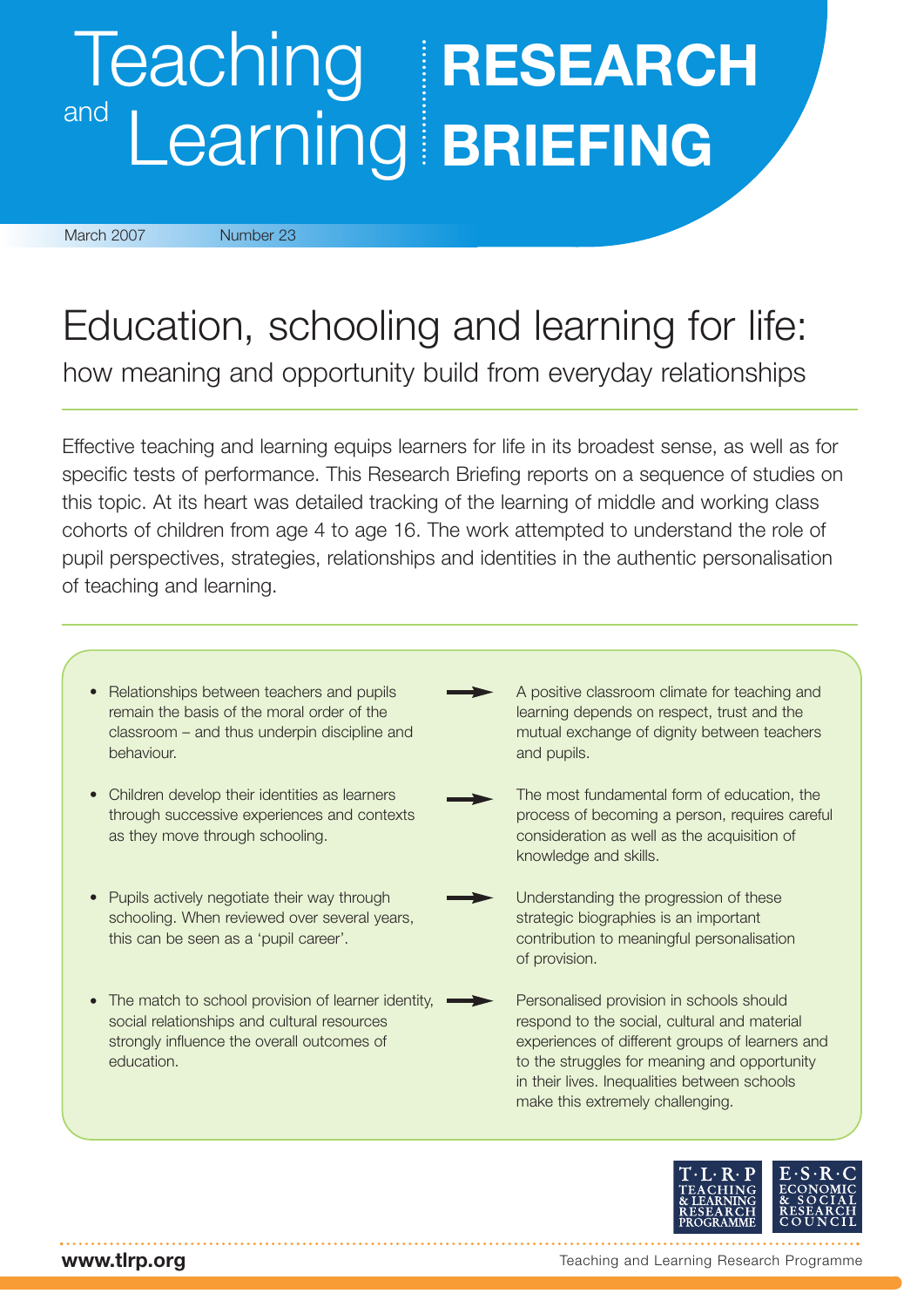## The research

The *Identity and Learning Programme* preceded TLRP but is associated with it because of Andrew Pollard's involvement in both and because of its relevance to TLRP. It has provided a way of thinking about learning through the lifecourse which is being used in interpreting TLRP's diverse portfolio of projects.

#### **Relationships**

The Identity and Learning Programme originated in the synergy of Andrew Pollard's full-time teaching in primary schools with his part-time study through masters and doctoral qualifications and subsequent early career publications. The most significant of these was *The Social World of the Primary School* (1985), which offered an analysis of teacher and pupil perspectives, school settings, classroom interaction and coping strategies. The following arguments stand out:

*Relationships between teachers and pupils are the basis of the moral order of the classroom. This establishes the climate in which teaching and learning occur.*

*The interaction of teacher and pupil classroom strategies tends to create and amplify social differences between children. Pupils adopt strategies in patterned ways, identified in terms of high conformity ('Goodies'), negotiation ('Jokers') and opposition ('Gangs').* 

*The classroom strategies of teachers and pupils often mesh together. In a common form of this, 'routinised teaching' is associated with 'pupil drift', as each party seeks to avoid risk and challenge. This may compromise standards of attainment.*

#### Identities as learners

In 1986/7 a new project was initiated by Andrew Pollard based on extremely detailed qualitative study of a cohort of ten young children moving through a white middle class primary school from age 4 to 11. In due course, this was complemented by Ann Filer's study of a similar cohort from a white working class community. These studies accumulated further through study of the children's secondary education, to become a unique longitudinal ethnography documenting the social influences on a contrasting sample of pupils throughout their compulsory schooling.

A key representation of such social processes is shown in Figure 1.

There are five key elements of this model which together produce a cyclical – or, in cumulation, a spiraling – representation of learning through life. First, the context. When and where is this life being lived? How does biography interact with history, geography and socio-economic conditions? Second, 'who' is the learner? What are the characteristics of his or her identity, as formed by social relationships with significant others in their lives, when they act to use the resources available to them and to realise their potential? Third, what are the learning challenges they

face and how does the learner tackle them? Fourth, what are the opportunities to learn in the classroom and or other settings? Is the classroom climate conducive to learning, and is there appropriate instruction, feedback and support? Fifth, what are the formal and informal outcomes? How do these affect the learner's self-image and esteem, and thus feed forward into the individual's cumulative sense of personal worth and identity as a learner?

*The Social World of Children's Learning* (Pollard with Filer 1996) was the first empirical report to use this model. The following main conclusions were drawn.

*Children's development of identities as learners can be conceptualised as a spiralling process through successive learning experiences and specific social contexts.*

*Relationships with parents (or carers) and siblings are major formative influences on a very young child's sense of self as a learner. Parents act as mediators, helping their child to interpret new experiences. Gender is a very significant factor in this.*

*Pupils are more likely to become effective learners if they are able to manage their coping strategies and presentation of self in ways which are viable in relation to different teachers and classroom contexts, and in relation to their peers.* 

*Pupils are more likely to become effective learners when they have sufficient self-confidence, capacity for self-reflection and trust from their teacher to manage higher levels of risk and task ambiguity in classrooms.* 



*Figure 1: A model of learning, identity and social setting*

#### Pupil careers and strategic biographies

*The Social World of Pupil Careers* (Pollard and Filer, 1996) focused on the development of children's identities and learning dispositions through seven years of their primary school careers. It built on and added to the longitudinal pupil case studies of *The Social World of Children's Learning*, documenting continuity and change within cases, as well as variations between them. This allowed us to describe children's emergent sense of self as learners, and their changing conceptions of 'pupil identity'. More analytically, an understanding of pupil identity in terms of the dimensions and dynamics of strategic action was formalised.

By way of our major conclusions, we thus suggested the following:

*For analytic purposes, we can distinguish between four major dimensions of pupil strategies for coping with school life: conformity (being 'good'), anti-conformity (being willfully naughty or deviant), nonconformity (being un-knowingly deviant, perhaps through immaturity) and redefining (negotiating with the teacher, often used by children who like to combine 'having fun' with their school work).*

*Children shape their strategic biographies as pupils within a matrix of social relations and cultural expectations of home, community and playground, as well as classrooms.* 

*Pupils' strategic biographies are dynamic. Pupils actively negotiate a path through successive teacher and classroom settings, shaping, maintaining and actively evolving their identity and careers.*

#### Overall outcomes of education

Continuing the same study, *The Social World of Pupil Assessment* (Filer and Pollard 2000) highlighted social processes among and between teachers, parents, pupils and peers which had influenced pupil performance and the assessment practices and judgements of teachers and parents. This suggested that the notion of objectivity in assessment practices and outcomes should be viewed with considerable caution. More specifically:

*Individual performances by learners cannot be separated from the contexts and social relations within which they are embedded.*

*Assessment techniques are social processes and therefore vulnerable to bias and distortion.*

*The ostensible results of assessment take their meaning for individuals from social and cultural processes of interpretation and via mediation by others.*

In the final part of the Programme the case-study pupils, from both primary schools, were tracked through their five years of compulsory secondary education to age 16 and GCSE.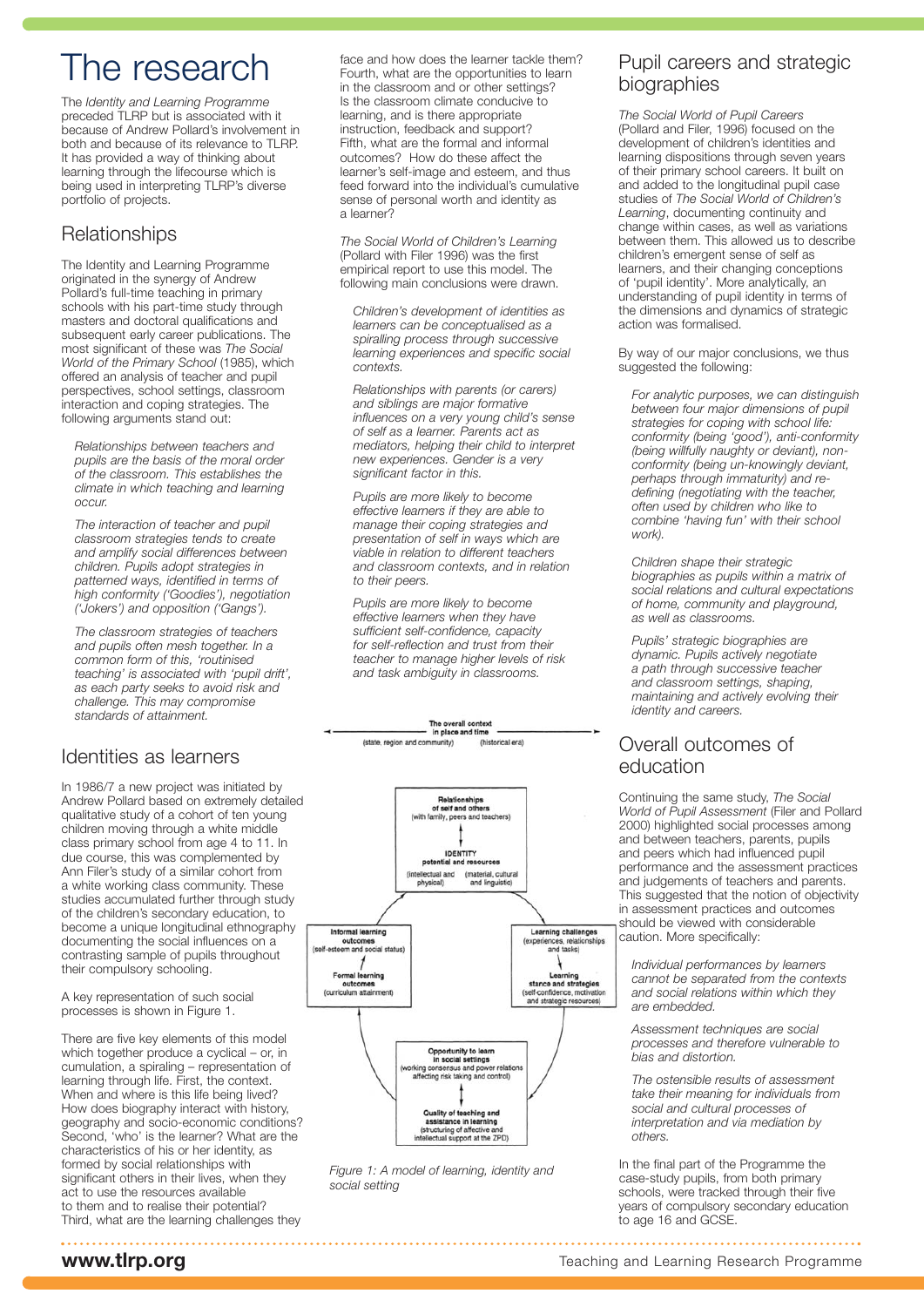Now widely dispersed within one urban area, the study involved data-gathering in four comprehensives, a grammar school, a city technology college and four independent schools. We applied our understanding of learning processes, pupil career and social factors in assessment to these contexts, with particular reference to strategic action, the shaping of identity and the influence of social class and gender, both inside and beyond the schools.

We identified a strong pattern in pupils' identity experiences by school type. In Figure 2 below, we summarise the differentiating and polarising effects arising from the cultural match and mismatch in these different settings.

This analysis highlights the relative continuity and internal consistency between the values and expectations of the independent and selective schools, and the families and peer groups associated with them. There was relative clarity in the circumstances in which each individual pupil sought to maintain a viable identity and manage their strategic biography. Such shared understandings offer fertile ground for personalised provision.

Many of the skilled working class families offered quality time and emotional support for their children. They enabled a range of out of school cultural and sporting activities (including music, dance, drama, rugby, football, gliding, diving) and derived considerable pleasure from their children's experiences. Nevertheless, such parents were sometimes disadvantaged in relation to school systems in that their knowledge, confidence or interpersonal skills often failed at crucial times.

Indeed, the comprehensive school pupils in our study often experienced disparities in the discourse, values and expectations of significant others in their homes, schools and peer groups. The achievement of viability within such varied contexts resulted in the development of more fragmented identities, which in turn embedded the potential for future disruption in approaches to learning and patterns of strategic action. Continuity in the development of strategic biographies appeared to be harder to achieve for these pupils. For this reason, the achievement of authentic personalised provision is likely to be more important for these learners, but also harder to establish and sustain.

Competition and 'choice' between schools in this city thus produced differentiated educational experiences and reproduced inequalities.

#### **Summary**

English school children are extremely active in the construction and negotiation of their lives, whether at home or in playground and school settings. Children, teenagers and others act, however, within the particular historical, economic, political and cultural context of their communities and society. This produces discrepancies of resource and opportunity associated with social class, gender and ethnicity, and in the ways in which particular priorities and structural inequalities are expressed through the education system.

## Major implications

This research traced how social influences on learning broaden as young people develop. It illustrates why an awareness of learning as a social activity is important, and why learning should be seen in relation to the development of identity over time.

Our analysis stands in stark contrast to the narrow target-setting of many contemporary, centrally directed, education systems. Such approaches tend to emphasise formal aspects of provision and to over-simplify teaching and learning processes. Maximising the potential of children and young people calls for a more appropriate understanding of them as social actors within their cultures and communities, and of how education fits into, and contributes to, their lives as a whole.

This analysis complements studies of factors associated with differential educational outcomes by identifying social processes which could help to account for them. The Identity and Learning Programme shows how individual students struggle to cope with their circumstances and, in so doing, reproduce some issues and construct others anew.

The bottom line is that social contexts, both within and beyond formal educational institutions, have enabling or constraining effects on learning as the strategic biographies of learners are played out. Patterns in provision will therefore have consequences in terms of patterns of outcome. National and local governments, and those who lead or work in schools, have very significant responsibilities in this respect. New approaches to personalised provision are unlikely to be able to fully overcome structural influences on learning outcomes.

One educational representation of 'learning through the lifecourse' is offered below in Figure 3.

The consideration of such models and the relationships, processes and narratives which underpin them indicates the potential for qualitative longitudinal studies in highlighting connections between different spheres and phases of life.



*Figure 3: Social influences on learners though the life-course*

Put more grandiosely, the development of personal identity and of narratives as ways of creating meaning through life is of enduring significance for humankind. Such ideas are deeply embedded within our cultures through concern for personal development. However, the modern world presses remorselessly for short-term performance in the drive for economic competitiveness and efficiency, and implicitly undermines other concerns for quality of life and social justice. There are indications that such imbalances can have the unintended consequence of depressing social adjustment and long-term motivation, and can create and amplify exclusion. In the case of education, such issues raise fundamental questions about the most appropriate conceptualisation of learning, teaching and education for modern societies. Authentic forms of personalisation, in this context, are a very significant challenge to the system as a whole, as well as to the classroom practices of teachers.

Work on such issues is being undertaken in the UK by many academics and in a number of current initiatives, including some within the TLRP. This large programme is building on key ideas explored within Identity and Learning Programme and elsewhere to contribute to a meta-narrative across some 70 projects distributed across the lifecourse.

|                                                            | Independent and selective schools<br>$(6$ schools, $8$ pupils)                                                                                                                                            | Comprehensive schools<br>(3 schools, 8 pupils)                                                                                                                                                                                                |
|------------------------------------------------------------|-----------------------------------------------------------------------------------------------------------------------------------------------------------------------------------------------------------|-----------------------------------------------------------------------------------------------------------------------------------------------------------------------------------------------------------------------------------------------|
| Socio-cultural contexts of home.<br>school and peer group. | Closer match between home.<br>school and peer discourses (fewer<br>available 'ways to be') with regard<br>to cultural, educational and future<br>occupational identities.                                 | Greater disparity among home,<br>school and peer discourses (many,<br>often mismatched and<br>contradictory, perceptions of<br>'available ways to be').                                                                                       |
| Individual identities                                      | Individuals tend to have a more<br>consistent identity across school,<br>peer and out-of-school settings.<br>Less disruption to pupil identity on<br>change from primary to secondary<br>school contexts. | Individuals likely to have a more<br>fragmented identity across school,<br>peer and out-of-school settings.<br>More frequent disruptions to<br>established pupil identity on change<br>from primary to secondary school<br>contexts.          |
| Learning strategies                                        | Individuals show much less<br>fragmentation of strategies, quicker<br>emergence of coherent orientations<br>and adaptive responses across<br>curricular and social school<br>contexts                     | Individuals' strategic responses<br>likely to be more fragmented,<br>especially in the early secondary<br>years, with slower emergence of<br>coherent orientations and adaptive<br>responses across curricular and<br>social school contexts. |

*Figure 2: Match and disparity in contexts, identities and learning strategies*